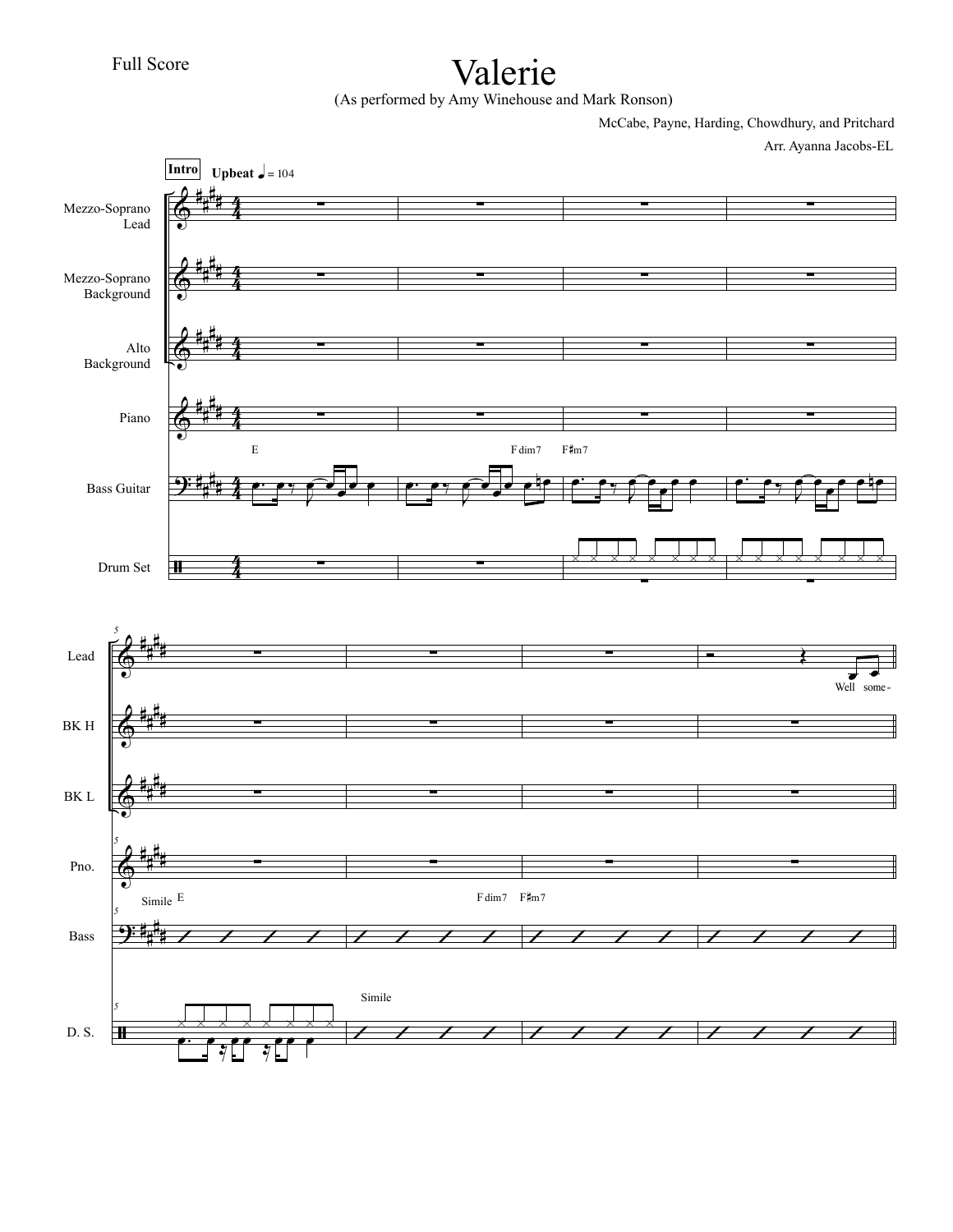

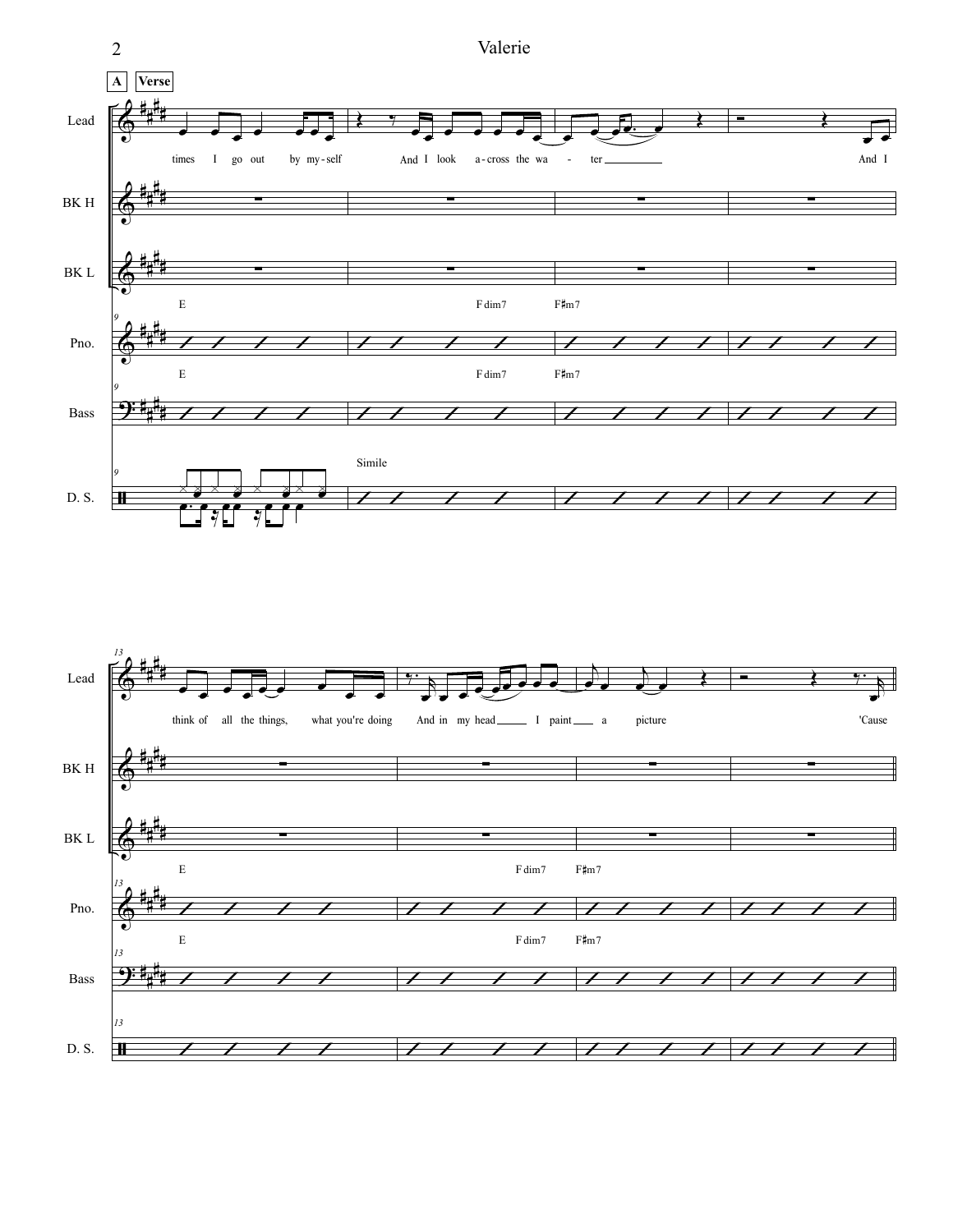

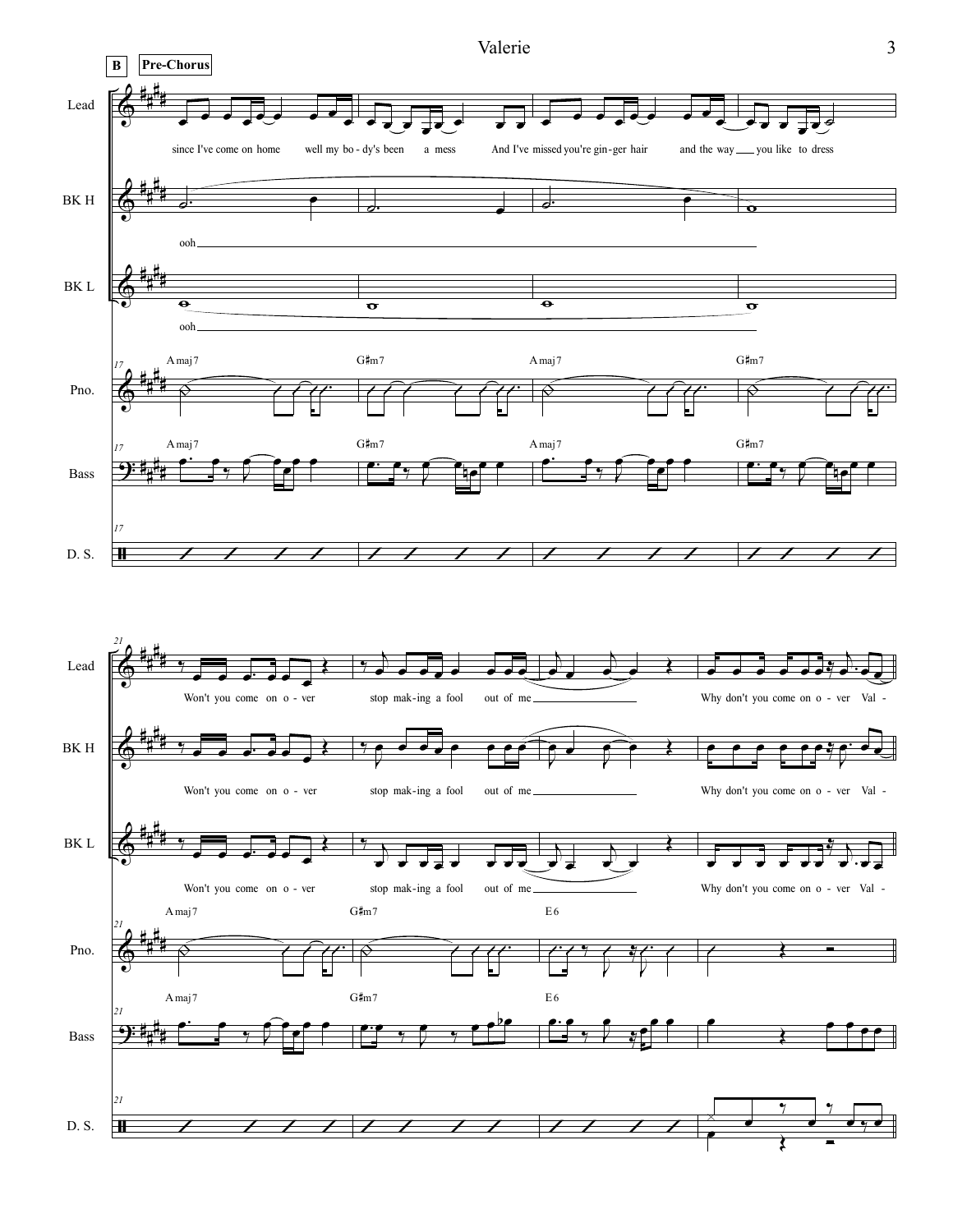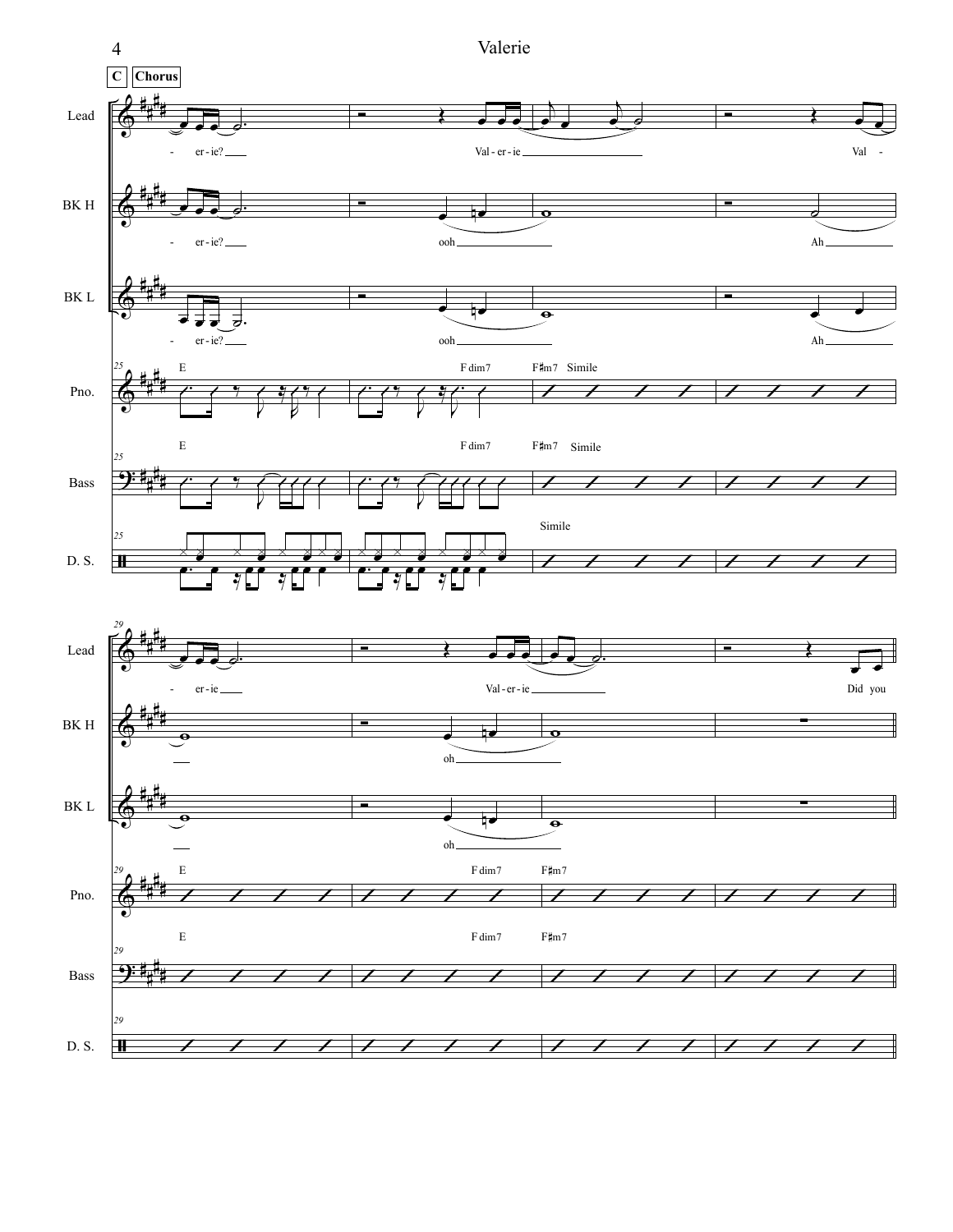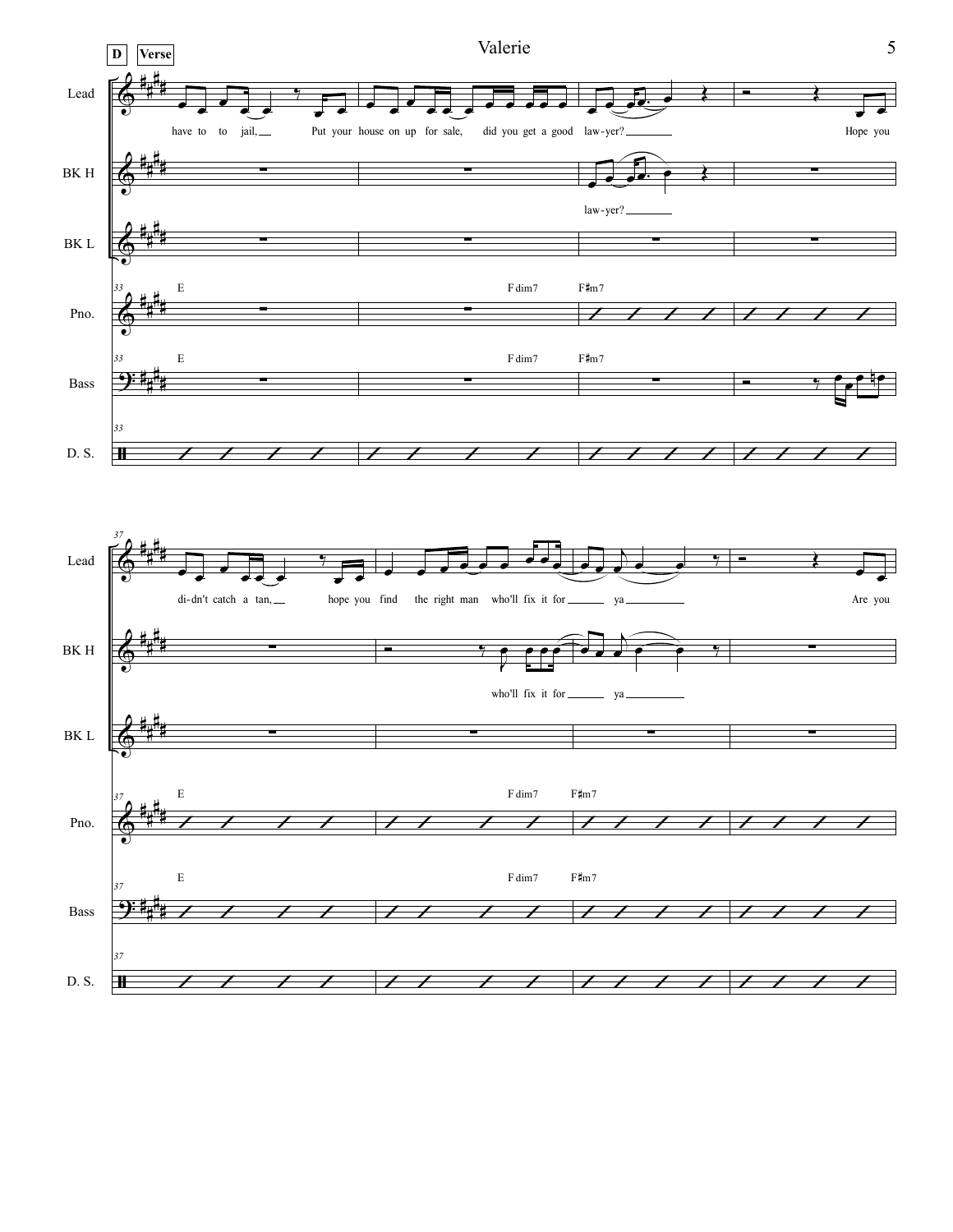

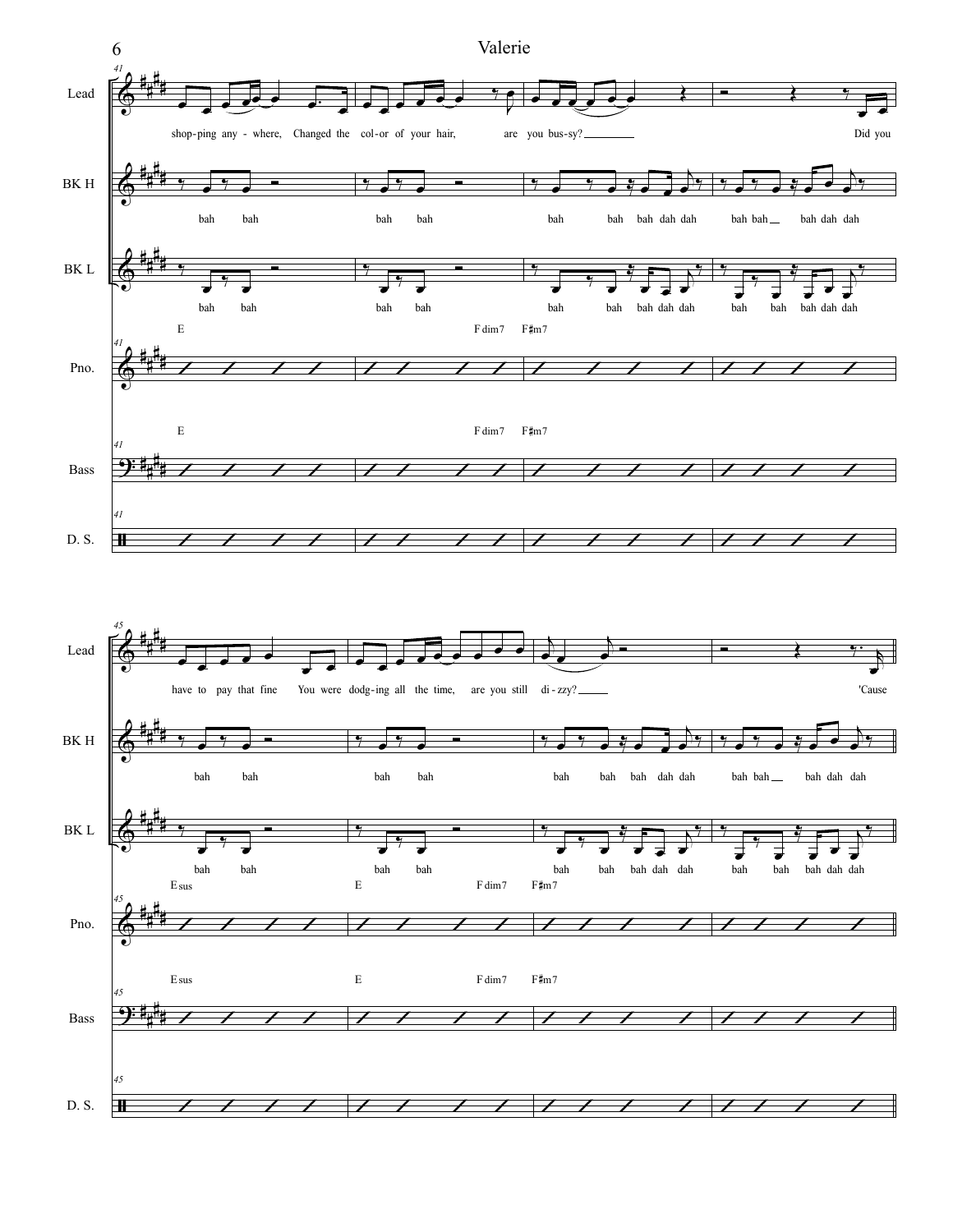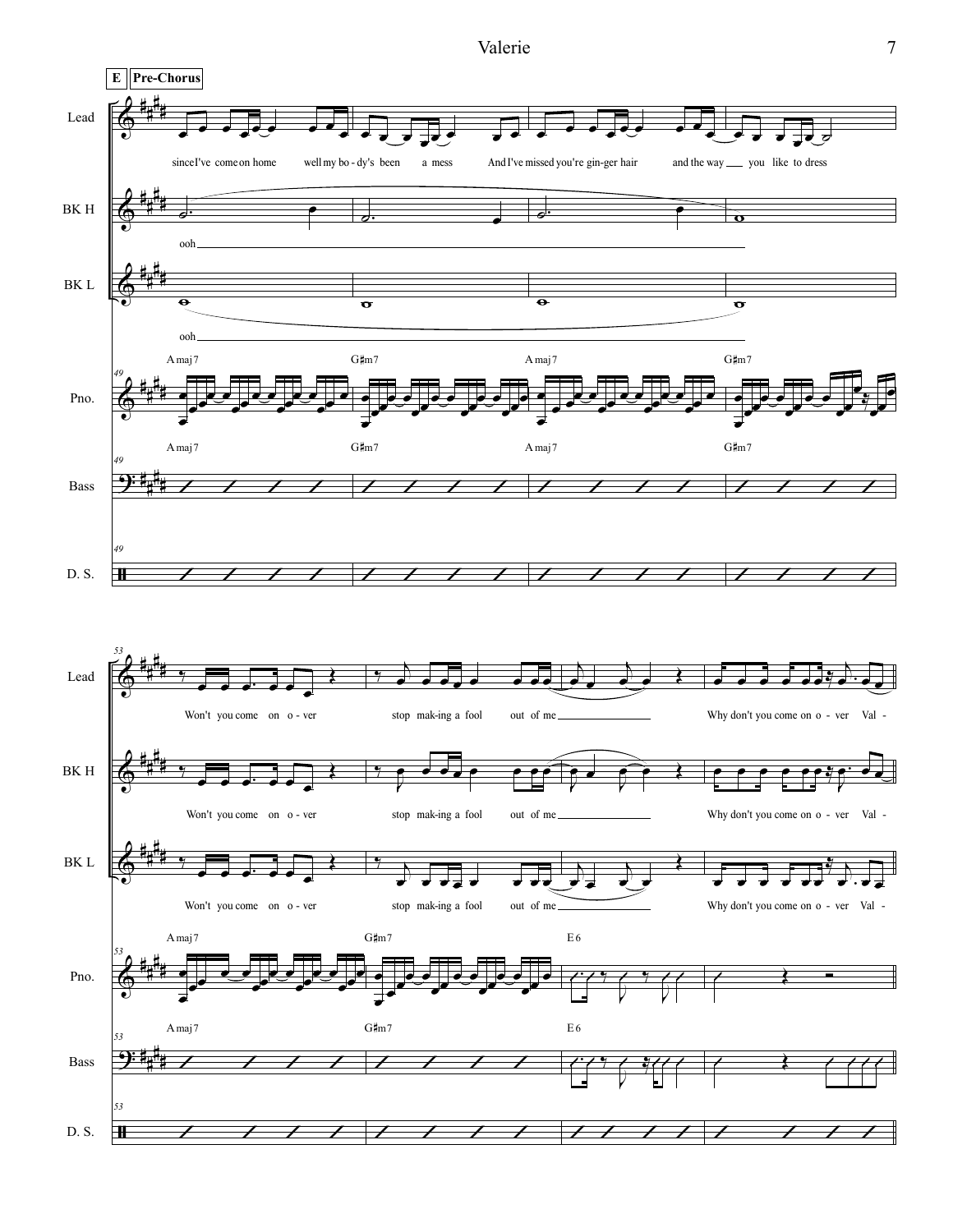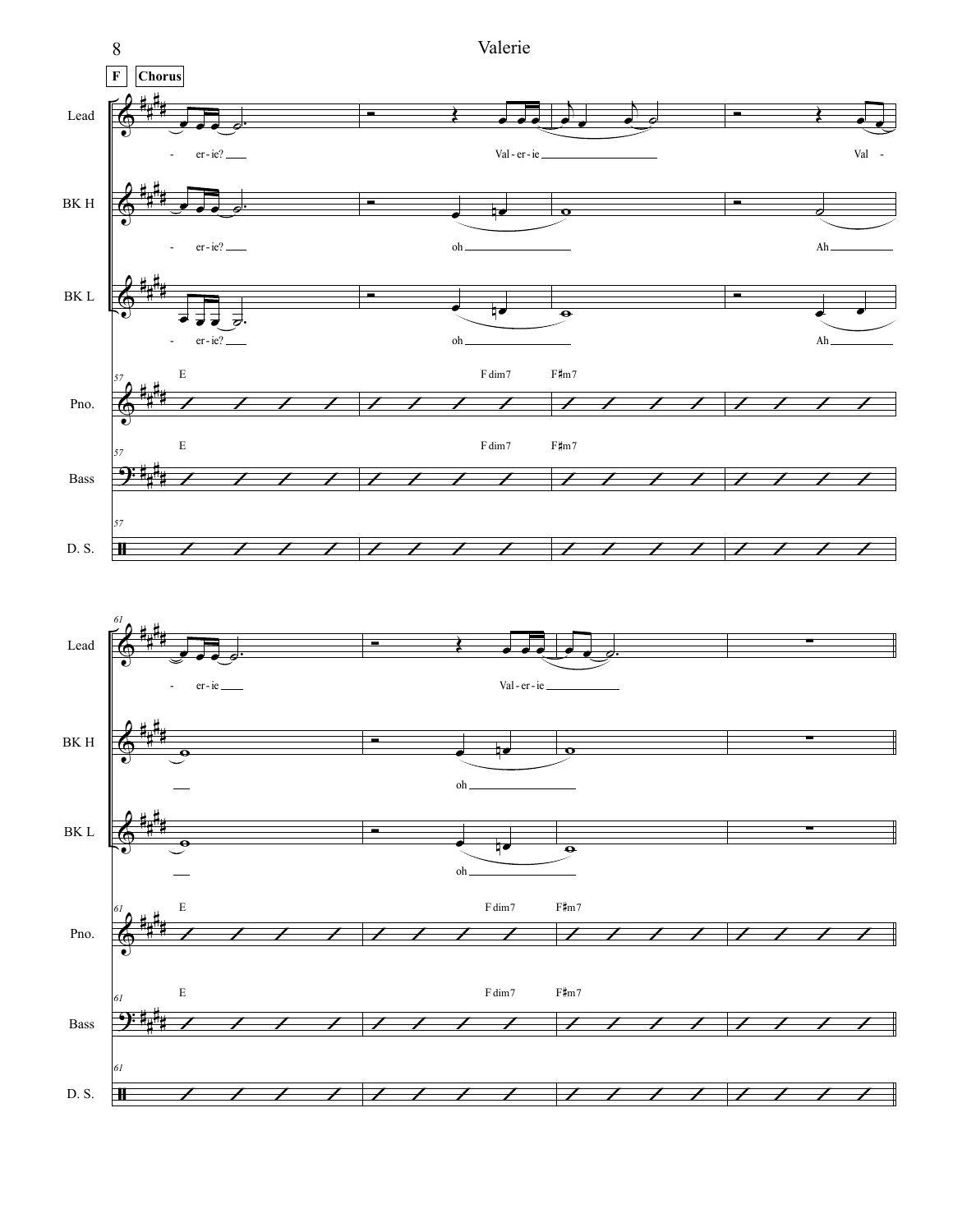## Valerie



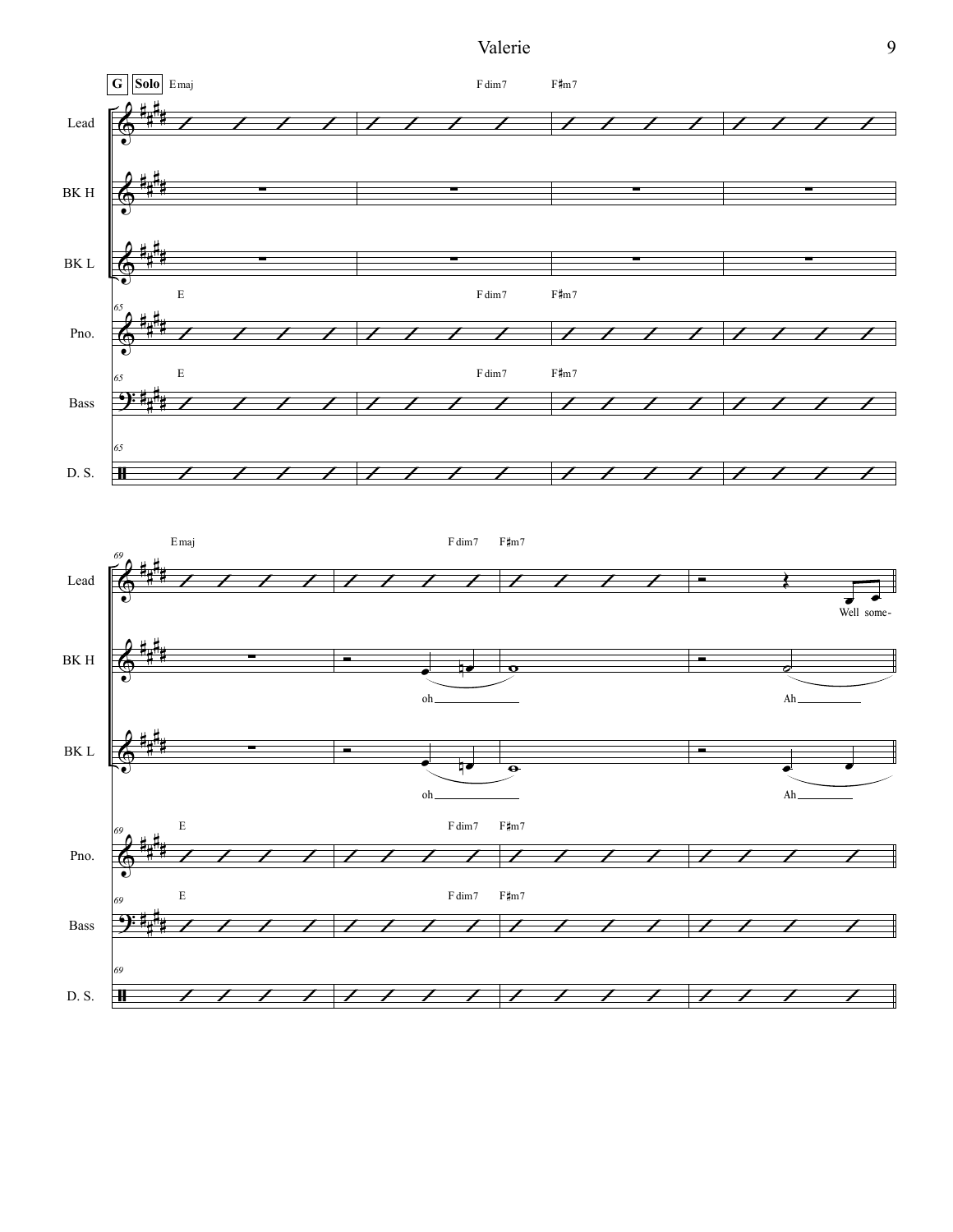

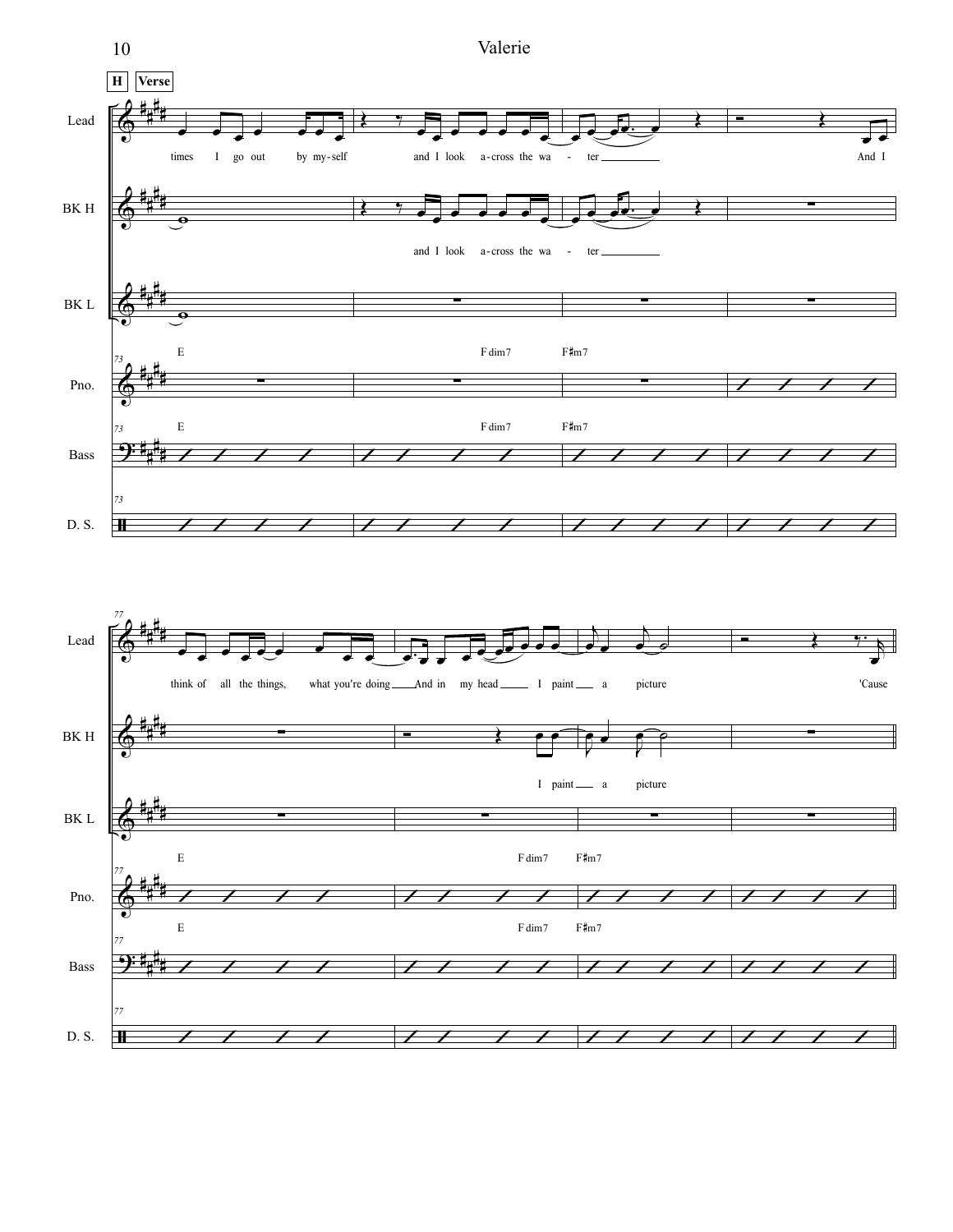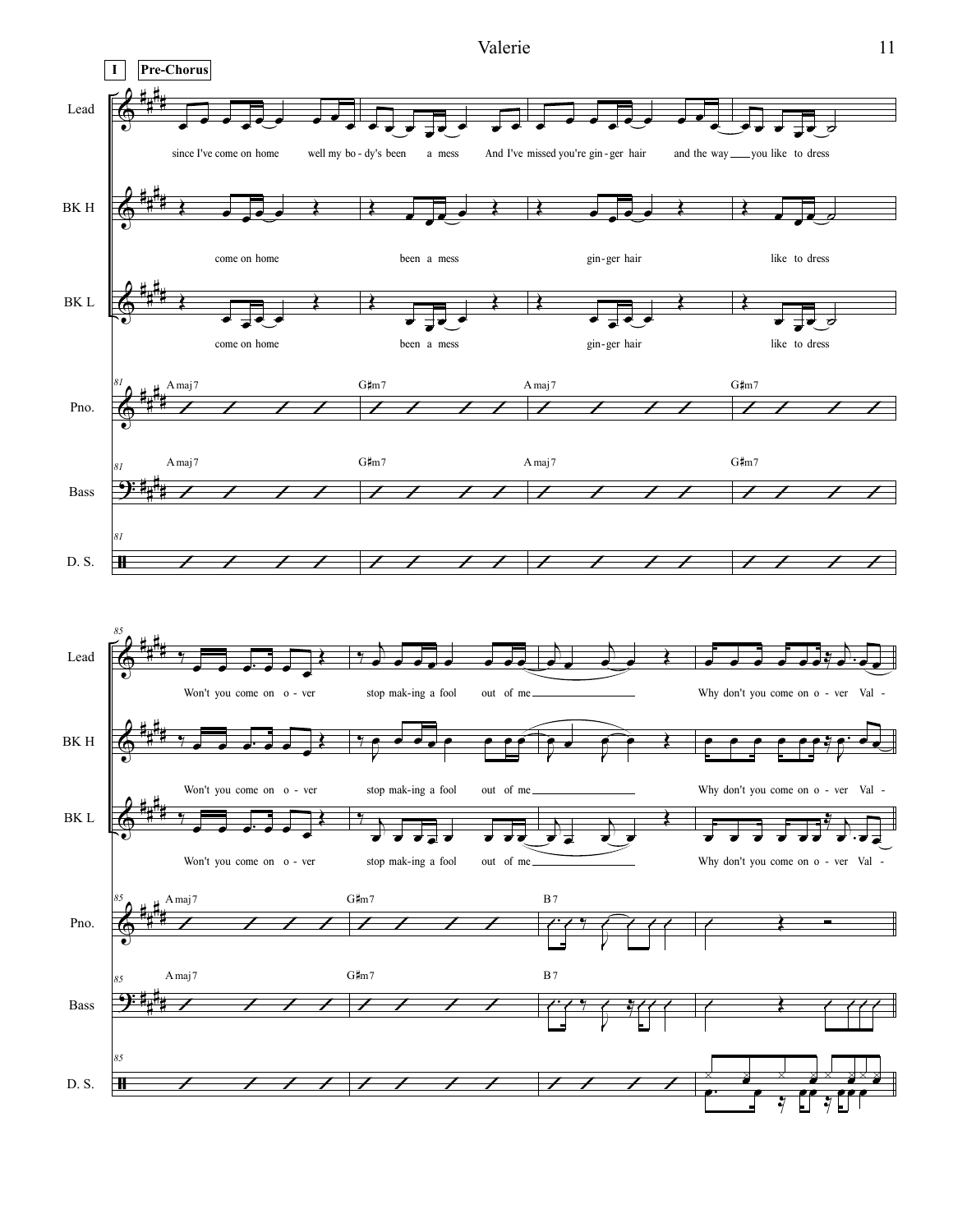